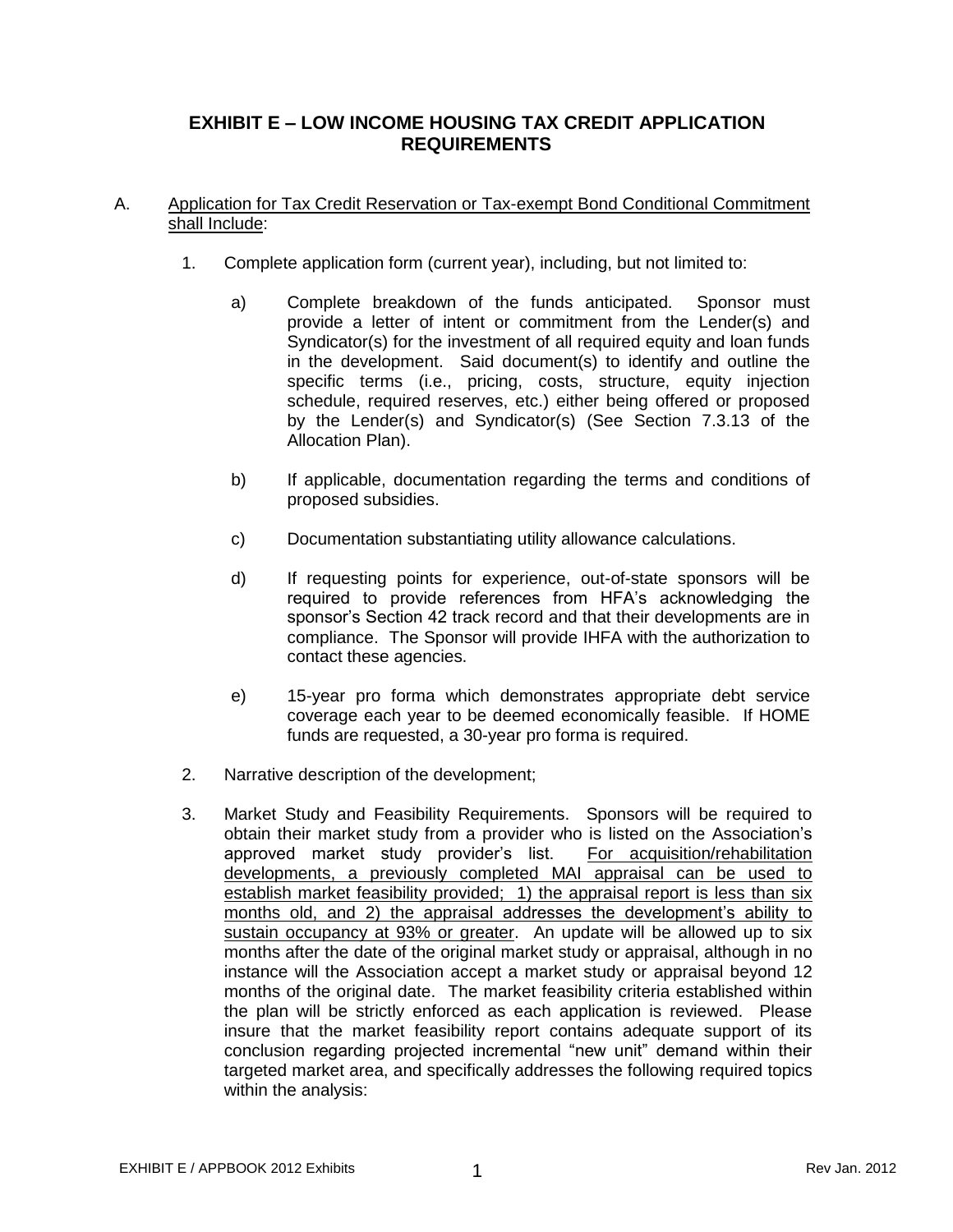- Analyze and evaluate the existing market place using comparable existing and proposed developments; LIHTC and market rate developments (types, unit size and design characteristics, rents, vacancies, development timeframes for proposed developments, etc.);
- Projection for absorption must be adequately supported by the incremental "new unit demand" for the type and design of the proposed development. In addition, the analysis must evaluate the overall effect of the proposed development on the existing rental market of the targeted area;
- Affordability analysis must compare the proposed LIHTC units with comparable market rate units. In the event the analyst does not specifically justify a projected comparable rent, but rather provides a broad range of rents for the comparables, please be advised that the Association will establish affordability by using the low end of the range;
- Proposed developments which are designed for, and are dedicated to, a targeted market segment (i.e., elderly) will be required to provide a targeted feasibility analysis; and
- Proposed developments which contain commercial space must provide an evaluation which substantiates the commercial demand, vacancy rate(s), and lease rate(s) for comparable commercial space within the market area in which the development is proposed.

Criteria for Market Feasibility: A current Market Study (no more than 6 months old), or an update dated no more than six months from the date of the original Market Study, researched and prepared by an independent professional firm which recommends and justifies the overall market area demand for new housing units by addressing all aspects of marketability including but not limited to:

- Market composition between home owners and renters:
- Geographic definition and analysis of market area;
- Existing competing developments;
- Developments in the market area which are under construction and/or in the pipeline to be developed – with anticipated dates of completion and availability to the public;
- Vacancy rates of both market units and low-income units in the market area;
- Capture rate analysis of target population;
- Absorption (taking into account both existing and proposed for both lowincome and market rate developments). The analyst must include a description of the effect of the sponsor's proposed development on the market area;
- Income levels in targeted market area;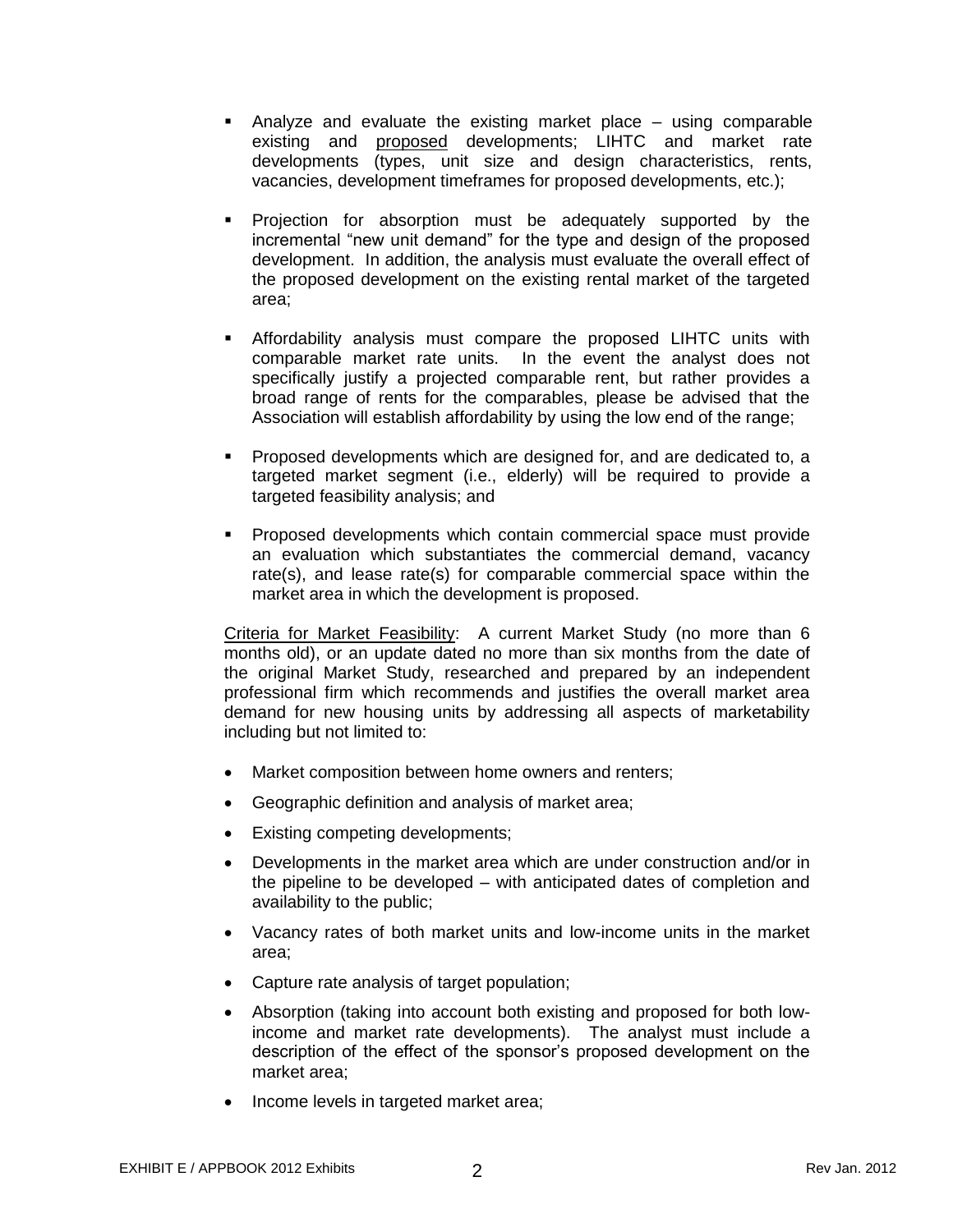- Community profile (addressing employment and population growth projections);
- Site analysis and opinion (including an analysis of how the site will enhance or detract from development marketability). Analyst must visit the proposed site;
- Analysis of local industry(s), i.e., projected growth, stabilization, downsizing, etc;
- Tax credit rents (as compared to market rents for comparable units);
- Market and low-income housing unit demand currently needed, as well as the anticipated need at the time that the proposed development will be completed;
- A description of development including:

Development amenities; Number of units; Unit type; and Unit size.

IF HOME funds are requested, additional information is required in the submitted Market Study or MAI Appraisal:

- Identification of the percentage of low-income (80% Area Median Income or lower) population to overall population in the Primary Market Area\*.
- Identification of the number of affordable rental units (restricted to households earning 80% Area Median Income or lower) to total rental units in the Primary Market Area\*.

\*Primary Market Area as defined in submitted appraisal or market study.

If there are no local comparable units, the study should utilize comparables from other nearby communities.

Should the study or update not provide a definitive conclusion regarding new unit market demand, the housing sponsor will fail the market study threshold.

**Note:** The Association is hereby notifying the Housing Sponsor that the contents of the market study may and can be disclosed to the general public. The party requesting this information may be assessed a nominal fee.

- 4. Legal description;
- 5. Location map;
- 6. Sketch plan of site, typical unit layout, building elevations.
- 7. Evidence of initial site control (purchase agreement, option);
- 8. Evidence of approved zoning or, if unavailable, evidence of application for permissive zoning;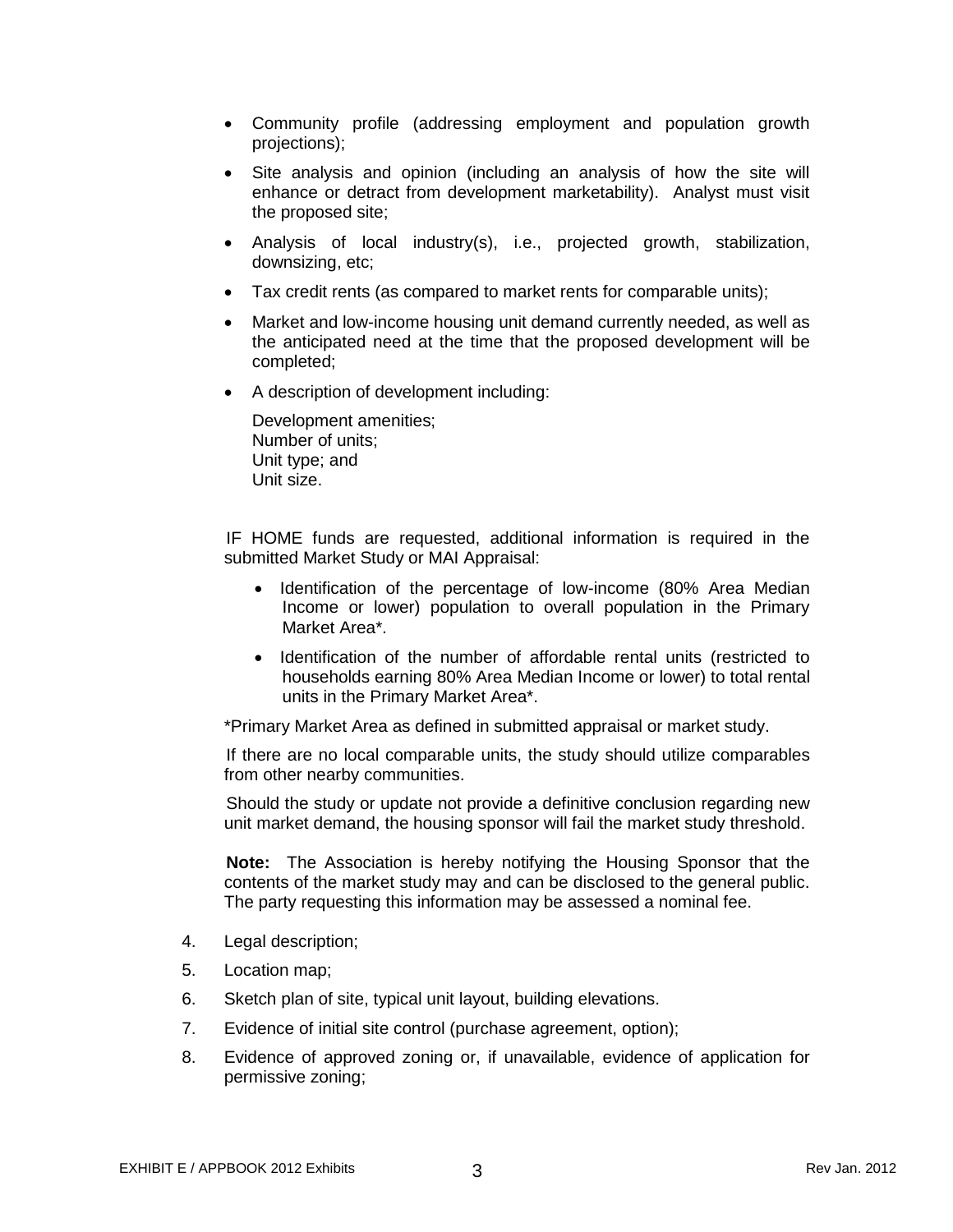- 9. Résumés for development team members, including addresses, telephone numbers and contact persons;
- 10. Certifications or other documentation required to substantiate eligibility for Selection Criteria Points. (Required format for the Architect Certification for Green Building points may be found in Exhibit C-2, and required format for the Supportive Services Plan may be found in the Tax Credit/HOME Application Exhibits.);
- 11. Applicable Association fees;
- 12 . Nonprofit Organizations Articles of Incorporation and IRS documentation of status;
- 13. Previous Experience Summaries for the Developer and Management Agent (required formats may be found in Tax Credit/HOME Application Exhibits);
- 14. Management Agent Questionnaire, Proposed Management Agreement, Comprehensive Management Plan, and Affirmative Fair Housing Marketing Plan. (Required formats for the Affirmative Fair Housing Marketing Plan and the Management Agent Questionnaire may be found in the Tax Credit/HOME application Exhibits.) If HOME funds are requested, a copy of the published resolution from the local unit of government that establishes that they are affirmatively furthering Fair Housing is also required;
- 15. If applicable, evidence of Real Estate Tax Waiver or Reduction signed by appropriate official;
- 16. If applicable, written evidence of available Volume Cap for tax-exempt bond issuance (for tax-exempt bond developments only); and
- 17. Acquisition Rehabilitation developments must provide the following additional information:
	- a) For developments requesting acquisition credit, a current independent third party MAI appraisal\* that includes both an "as is" restricted market value and an "as is" unrestricted market value (net of appraiser recommended repairs) of the existing development with land value broken out separately;

\* For clarification purposes, a previously completed appraisal can be used to determine property value, provided; 1) the appraisal report is less than six months old, and 2) the appraisal addresses the development's ability to sustain occupancy at 93% or greater. An update will be allowed up to six months after the original appraisal date, although in no instance will the Association accept an appraisal beyond 12 months of the original date.

- b) For developments requesting acquisition credit, documentation that details the dollar amount of any operating and/or replacement reserves that will be transferred with the purchase of the property;
- c) Complete description of the rehabilitation work proposed for the development and the time frame in which completion of rehabilitation is expected.
- d) A line item cost estimate detailing acquisition, displacement costs, and proposed rehabilitation. For a building to be considered substantially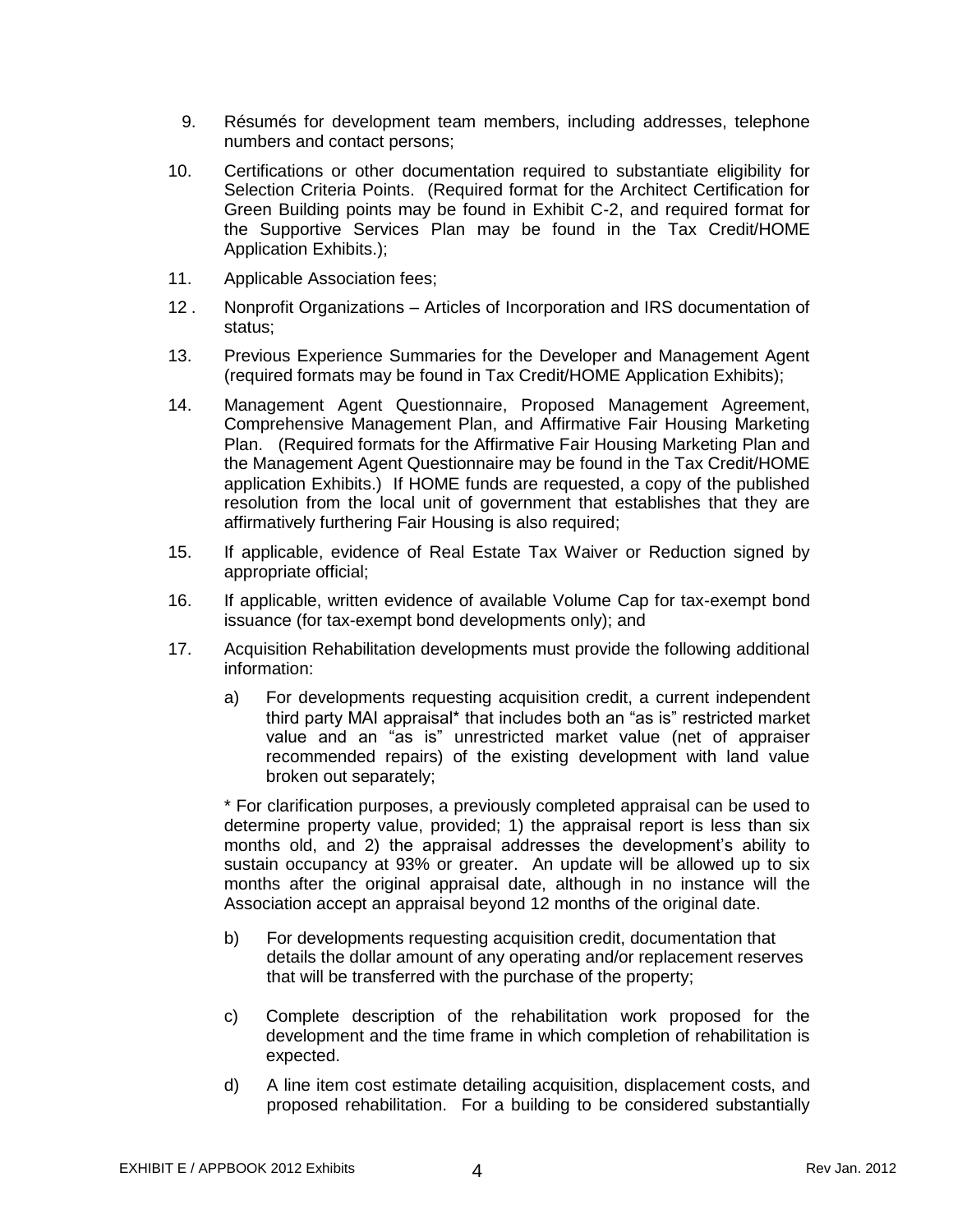rehabilitated, rehabilitation expenditures during any 24-month period must equal or exceed an average of \$20,000 in "hard" costs per unit, or must equal a minimum of 20% of the adjusted basis of the building per Section 42 requirements, whichever is greater. Hard rehabilitation costs include site work, rehabilitation costs for physical improvements to the property, and construction contingency. (It should be noted that contractor profit, contractor overhead, general requirements, and soft costs will not be considered in this definition of hard rehabilitation costs.);

- e) Three years of the most current financial statements for the existing development and a current year-to-date operating statement;
- f) An architect's certification indicating that the development will, when rehabilitated, provide decent, safe, and sanitary dwellings which meet Housing Quality Standards (24 CFR 982.401), all applicable local, state, and federal laws including Fair Housing laws and the Americans With Disabilities Act and local building codes.
- g) A plan for covering the costs and logistics of displacement for all persons impacted by the rehabilitation; and
- h) If applicable, a letter of acknowledgement and/or commitment from the provider (HUD, USDA RD, etc.) that the current housing subsidy will continue in force, or be extended for a given period of time. The letter needs to include the following:
	- Maturity date of contract/subsidy;
	- Rental assistance dollar amount
- i) Current (no more than 12 months old) Level I Environmental Report conducted by a professional firm approved by the Association
- j) If the development was built prior to 1978, a current (no more than 12 month old) Lead-Based Paint Risk Assessment conducted by an Environmental Protection Agency ("EPA") Certified Risk Assessor;
- k) Current (no more than 12 months old) Physical Needs Assessment conducted by a licensed architect to determine the need for replacement reserves and the remaining useful life of appliances, floor coverings, doors, and all major building components including roof structures, windows, foundations, plumbing, heating, electrical systems, and air conditioning;
- l) CPA opinion letter stating that the ten-year rule requirements have been met or that an IRS waiver is appropriate is required if acquisition tax credits are requested, and the acquired property is not substantially financed, assisted, or operated under Section 8 of the United States Housing Act of 1937, Section 221(d)(3), 221(d)(4), or 236 of the National Housing Act, Section 515 of the Housing Act of 1949, any housing program administered by HUD or the Rural Housing Service of the Department of Agriculture, or any other similar state housing programs.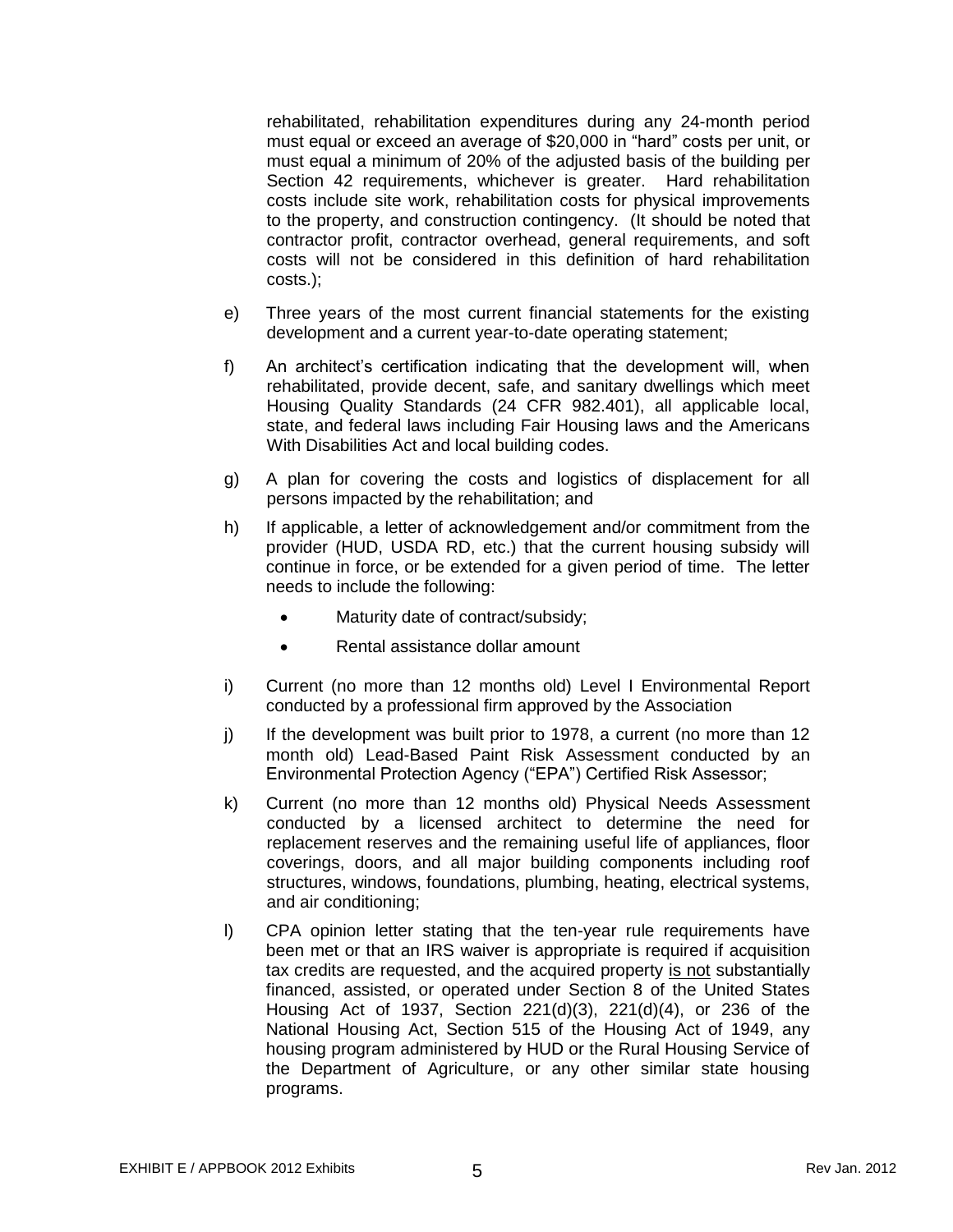## 18. Applications for Additional Tax Credit:

Please refer to Section 4.8 of the Allocation Plan to determine when an application for additional tax credit may be submitted.

Applications for noncompetitive additional tax credit do not require Items 2- 17, and applications for competitive additional tax credit do not require items 4-17, if originally submitted information is still current, but must provide the following information:

If increased development costs are the result of hard construction cost increases and a contractor contract has already been executed, the Association will require that the following items accompany the application for additional credit:

- Copies of any change orders associated with the increased costs; and
- Comprehensive explanation and justification by the Sponsor for the need to amend the original construction contract.

#### **For tax-exempt bond developments only, the Conditional Commitment will be conditioned upon the delivery of the following items once construction starts:**

- a) Copy of recorded deed to the development site to be used as evidence that sponsor has purchased the property and ownership is vested in the name of the entity requesting the Allocation;
- b) If an identity of interest exists between the Sponsor and the Seller of the property, a copy of a fair market appraisal by a licensed appraiser conducted within the last 12 months;
- c) Copy of IRS Confirmation of Tax Identification Number for the partnership;
- d) Evidence of permissive zoning;
- e) Copy of executed Architect Contract;
- f) Copy of executed Development Agreement specifying the developer fee and method of payment;
- g) If applicable, copy of executed contract or agreement for consultant services which sets out services provided as well as fee structure;
- h) Copy of executed Construction Contract;
- i) Original Preliminary Architect's Certification that states the development's design meets all Association requirements and all local, state and federal laws including Fair Housing Laws. Said certification shall be in the format attached as Exhibit C;
- j) A copy of the firm financing commitment for construction financing; and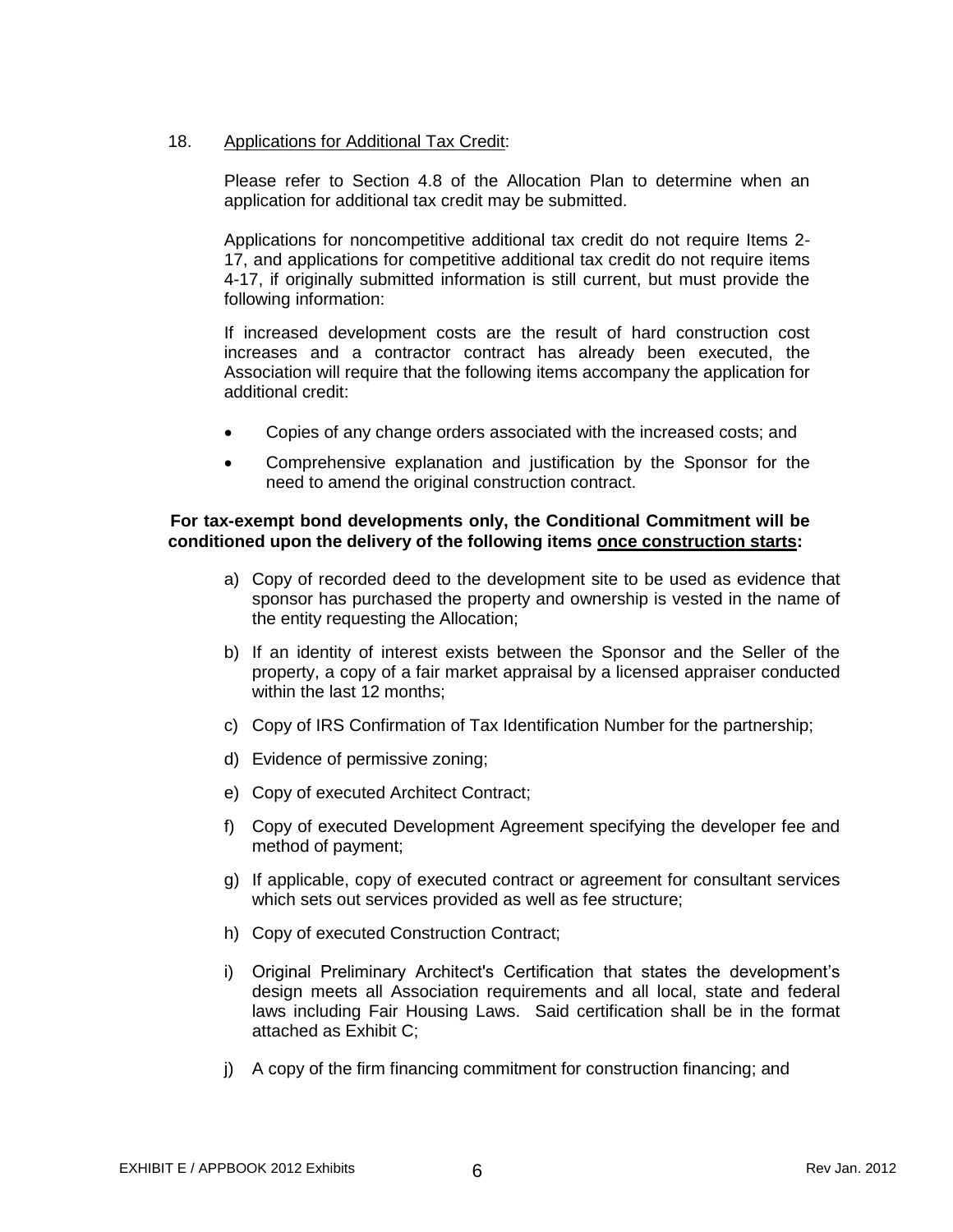#### B. Request for Tax Credit Carryover Allocation Shall Include:

- 1. Owner's Certificate and Agreement;
- 2. Updated Tax Credit Application, including Sponsor Certification (Pages 1-21 and Exhibit G of the application);
- 3. Updated documentation substantiating utility allowance calculations;
- 4. Certification of investment in development to-date together with a Certified Public Accountant certification that the 10% test has been met. Said certification shall be in the format attached as Exhibit F;
- 5. Copy of recorded deed to the development site to be used as evidence that sponsor has purchased the property and ownership is vested in the name of the entity requesting the Carryover Allocation;
- 6. If an identity of interest exists between the Sponsor and the Seller of the property, a copy of a fair market appraisal by a licensed appraiser conducted within the last 12 months;
- 7. Copy of IRS Confirmation of Tax Identification Number for the partnership;
- 8. Applicable fees;
- 9. Copy of the Limited Partnership Agreement or LLC Operating Agreement, as amended; and
- 10. Low-Income Housing Tax Credit Regulatory Agreement (re: extended use commitment and, if applicable, regulations covering set-aside units for lowest income tenants); must be signed by sponsor.

The Tax Credit Carryover Allocation will be conditioned upon the delivery of the following items once construction starts:

- a) Evidence of permissive zoning;
- b) Copy of executed Architect Contract;
- c) Copy of executed Development Agreement specifying the developer fee and method of payment;
- d) If applicable, copy of executed contract or agreement for consultant services which sets out services provided as well as fee structure;
- e) Copy of executed Construction Contract;
- f) Original Preliminary Architect's Certification that states the development's design meets all Association requirements and all local, state and federal laws including Fair Housing Laws. Said certification shall be in the format attached as Exhibit C-1;
- g) A copy of the firm financing commitment for construction financing; and